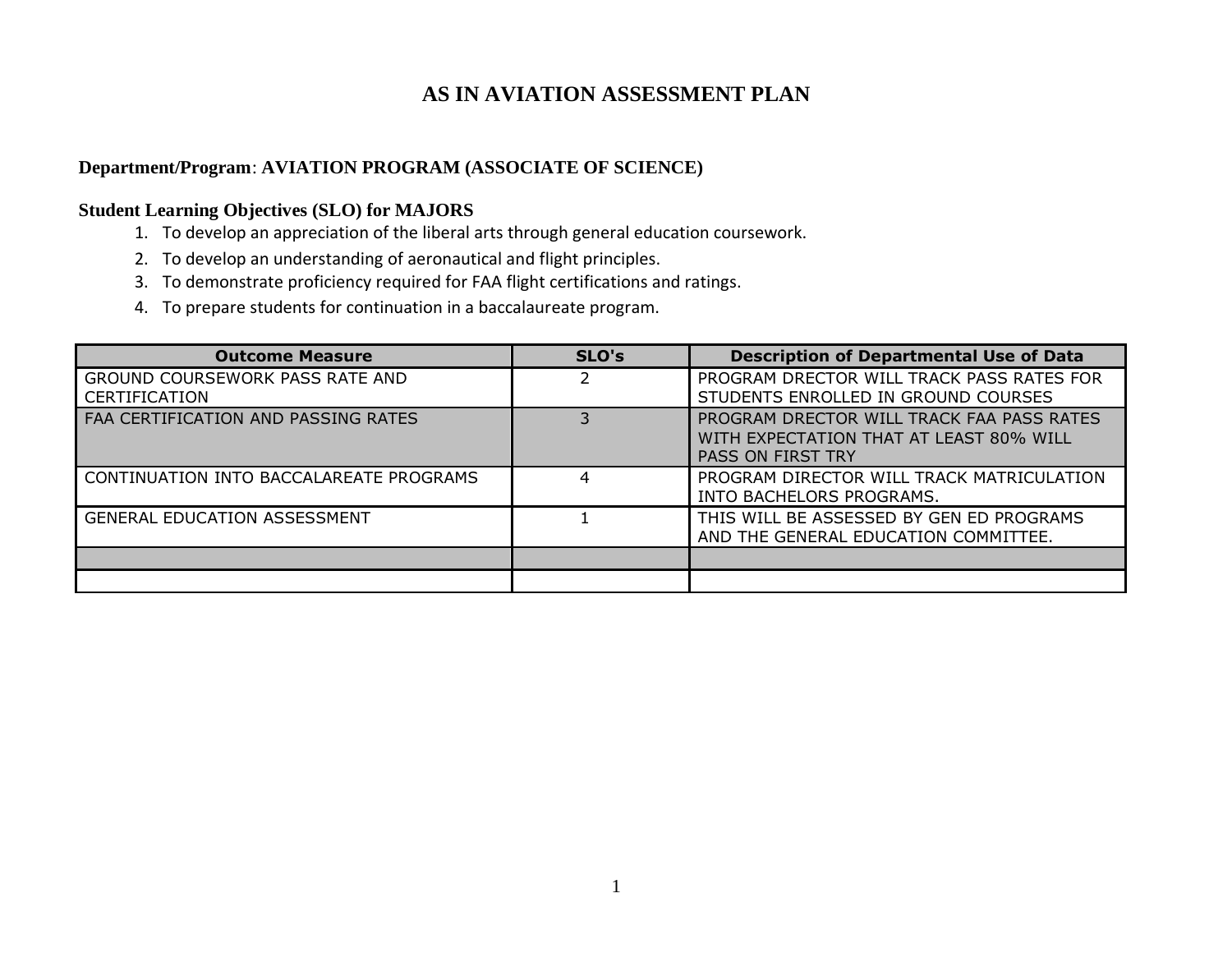1. **Results—**Briefly discuss assessment activities and findings during this cycle and describe what recent programmatic changes, if any, were made in response to the findings? Discuss the rationale for any changes by referencing the SLO # and the findings from your assessment program.

## **Assessment Activities Table**

| This year we assessed<br>$SLO(s)$ | using Outcome<br>Measure(s) (OMs).                       | <b>Findings:</b>                                                         | <b>Strategies for</b><br><b>Improvement</b>              |
|-----------------------------------|----------------------------------------------------------|--------------------------------------------------------------------------|----------------------------------------------------------|
| (list each SLO in its own row)    | (See Report Instructions for<br>description and example) | program-performance for<br>these SLOs, as indicated by<br>these OMs, is: | (in selected areas):                                     |
|                                   | Direct OM(s):                                            | <b>Excellent/Satisfactory/Needs</b><br><b>Improvement</b>                | (See Report Instructions for<br>description and example) |
|                                   | Indirect OM(s):                                          | (See Report Instructions for<br>description and example)                 |                                                          |
| SLO <sub>1</sub>                  |                                                          |                                                                          |                                                          |
| SLO <sub>2</sub>                  |                                                          |                                                                          |                                                          |
| SLO <sub>3</sub>                  |                                                          |                                                                          |                                                          |
| <b>SLO4</b>                       |                                                          |                                                                          |                                                          |

**Discussion (Optional):** 

2. What **revisions**, if any, to current SLOs and/or outcome measures did you make from previous plan? Provide the rationale for any change(s).

3. **Plans**- What learning objectives will you be assessing in the next cycle?